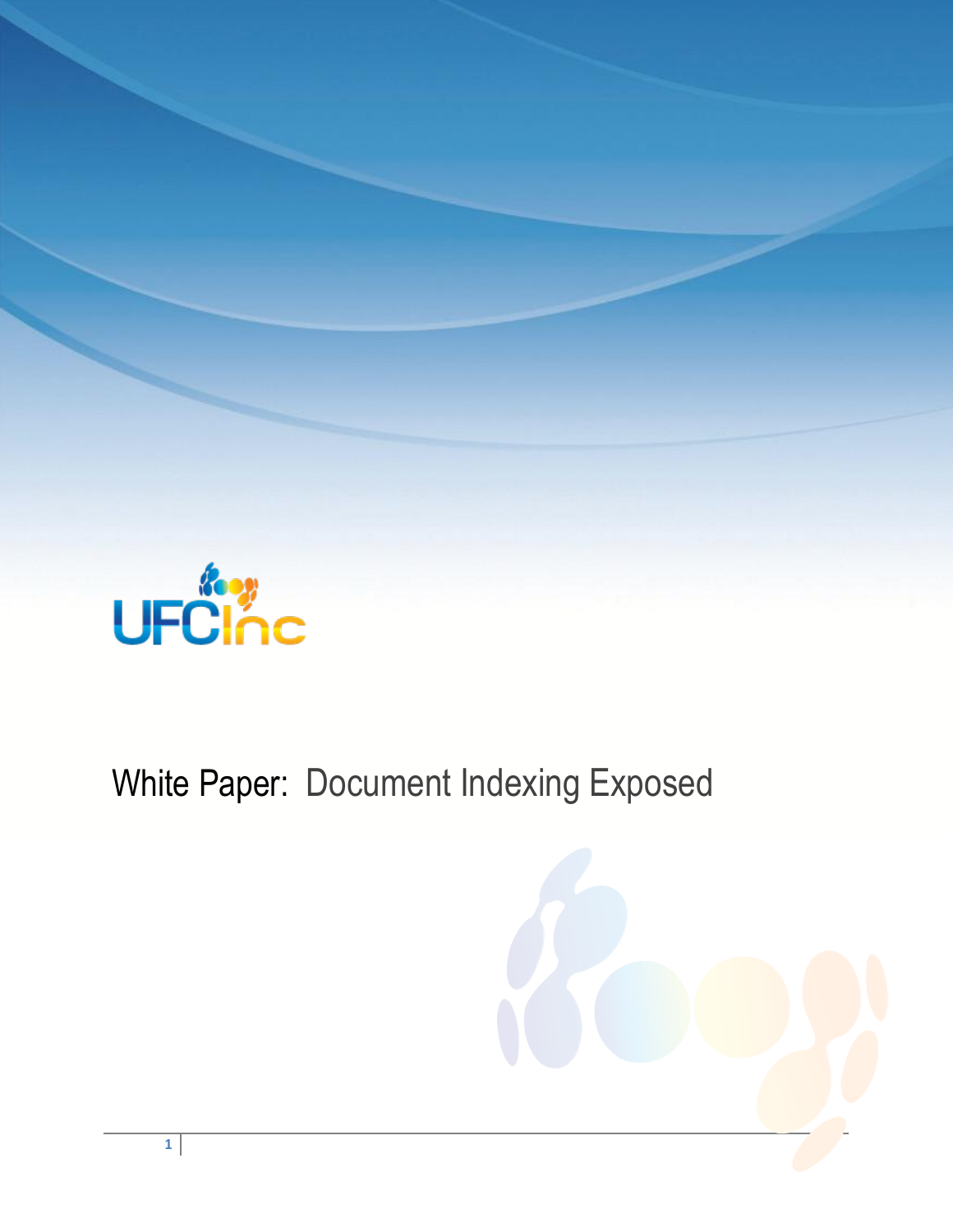# **Document Indexing Exposed**

by Joe Hill

All of us, at one time or another, have been frustrated looking for but not being able to find documents that we know we filed in a safe place in our filing cabinet or on our computer system. Or maybe you have experienced the frustration of looking for a piece of data or information that you wanted to recover or reference and couldn't because you could not recall where the document, article, or file was located. Through using effective document indexing in a content management system, those frustrations can be largely eliminated. But there is more behind the curtain than one may first imagine and the purpose of this paper is to help you to uncover some of the keys to understanding and effectively using document indexing in your content management system.

# **Document Indexing Exposed**

Most documents that are stored in content management systems (CMS) will be indexed. Key identification information will be extracted from the documents and saved into the CMS so that the documents may be retrieved using that information later. For example scanned accounts payable invoices may be indexed in a CMS using the invoice number, invoice date, and purchase order number. Users could later key an invoice number into a search screen in the CMS and list all of the matching invoices and then click on an invoice to display it in a viewer. This type of index information is sometimes referred to as "metadata" or "template" based information. Content management systems also provide additional system indexes that may be helpful for locating documents in the future such as the date the document was scanned or imported, a document classification, typically called a document class, and the department, name, login ID, and workstation name of the user who originally captured the document. These types of indexes are captured automatically by the system as documents are added to the CMS.

In addition, many content management systems provide a content search capability so that documents may be located by searching for words contained within the documents. This type of search is helpful for documents that are more of a free form format such as letters or other electronic documents such as emails. Many systems provide complex content search capabilities that allow users to specify rules that are to be used to locate documents. For example a user may want to display all documents that contain a certain word but omit another. Or they may want to display documents that contain a certain word within a maximum proximity of another word in the same document.

### **Some Bare Facts of the Benefits and Costs of OCR**

Documents that are already in an electronic format such as e-mails or spreadsheets are easily made searchable in a CMS through the use of filter technology. Filters are small programs that extract text from documents as they are checked into the CMS. They extract the text that would be helpful for locating documents later. Some systems keep track of the exact page and position location of the text within the original document while others simply extract all of the text from the document. In order to provide the ability to search for content in scanned images, optical character recognition (OCR) needs to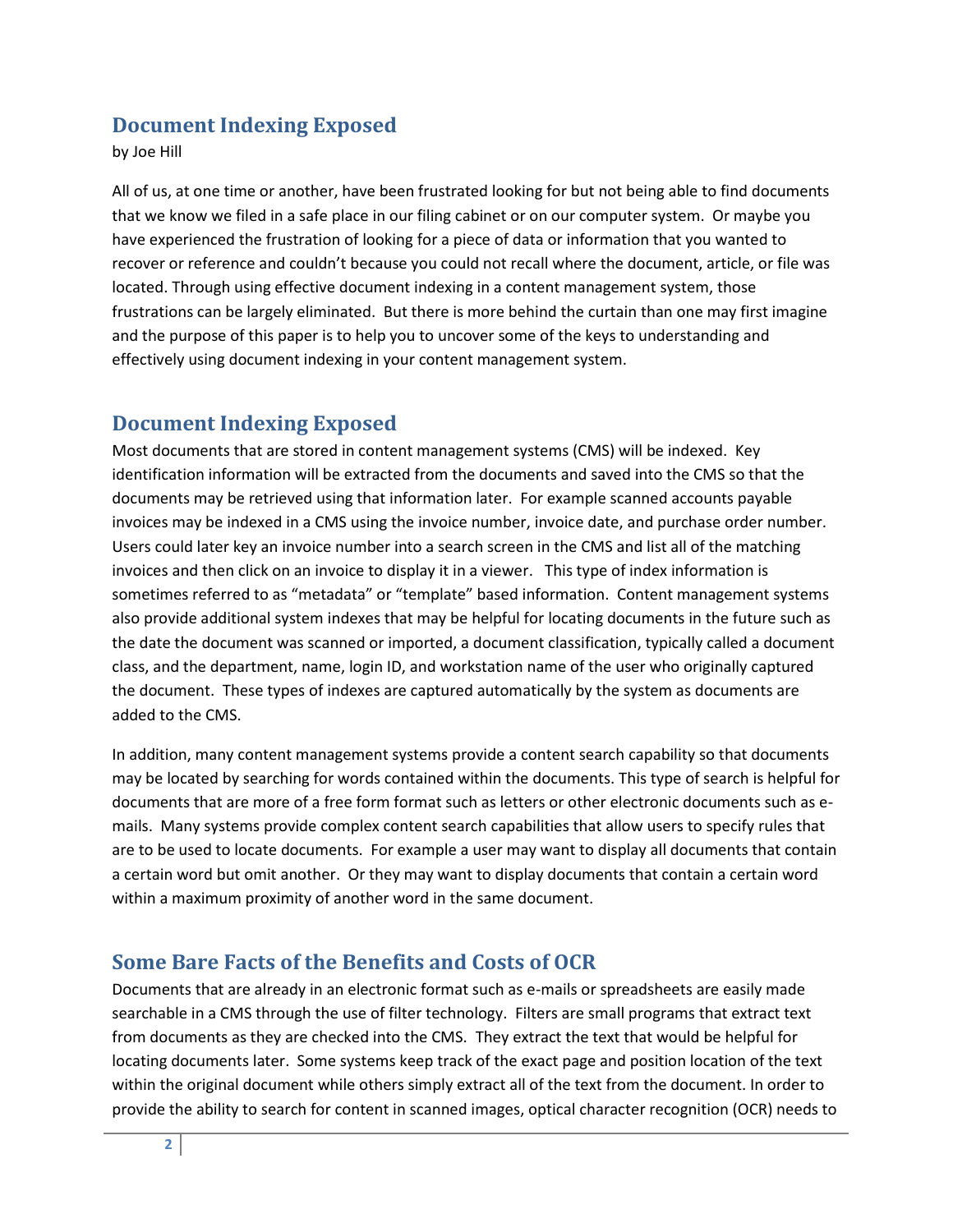be performed on the documents. OCR is the process by which the scanned images or pictures of the letters contained within each document are turned into searchable text. OCR is a very processor and memory intensive operation. If all scanned documents are to be made content searchable the appropriate server or workstation resources must be dedicated to the OCR operation. Processing a single scanned page can easily take fifteen seconds on the fastest server and use a hundred percent of a single processor and hundreds of megabytes of memory. If the intensity of this operation is not taken into account, server and workstation resources can quickly be overwhelmed. If other operations are taking place on the server workstations or servers their performance may be severely degraded while OCR operations are taking place. Because of the amount of resources required to make scanned documents content searchable this cost has to be weighed against the benefits. There will be cases in which documents simply do not lend themselves to metadata type indexing and content searching is the only option. In each case the system architects should carefully weigh the OCR resource requirements.

# **Uncovering the Correct Balance Needed with Document Indexing**

Document indexes provide an easy way to locate documents in a CMS. However there is a cost associated with the creation and maintenance of each document index. Document management architects try to strike a balance between providing enough indexes to make document retrieval easy while minimizing the cost of creating and maintaining the indexes. There are various methods for extracting the indexes from scanned documents. The most obvious involves simply displaying the scanned images from each document and then having an operator physically type in each index value. As the volume of scanned documents increases most companies will opt for more efficient methods of indexing documents. For instance, as noted previously, OCR may be used to extract indexes from scanned documents. While OCR technology is very accurate especially when processing clean typewritten documents it is difficult to determine where the indexing information is located on each document. For this reason most high volume document capture systems will involve the use of some type of template or rules-based index extraction system. With a template-based system an administrator will create a template that approximates the layout of each type of document that is to be scanned. Within the template they will define where each index field is and then assign a name and define a set of rules for that index field. Those rules will include parameters for the index information that is expected to appear in the field such as defining whether there are only numbers or mixed letters and numbers.

Database lookups may also be defined so that the index field is validated in a database. Rules-based systems operate without the use of templates but still require some degree of interaction with either the user or an administrator in regard to learning the layout of the documents. A rules-based system will perform OCR on each incoming document and then search a database of knowledge about scanned documents. If the knowledge database doesn't contain enough information to tell the system where the index fields exist in the document, the user or administrator will be asked questions about the document. Then the system will remember those answers and over time the number of questions will decrease as the system learns. There are advantages and disadvantages to both approaches. The template-based systems provide a high level of control over the indexing process and are typically much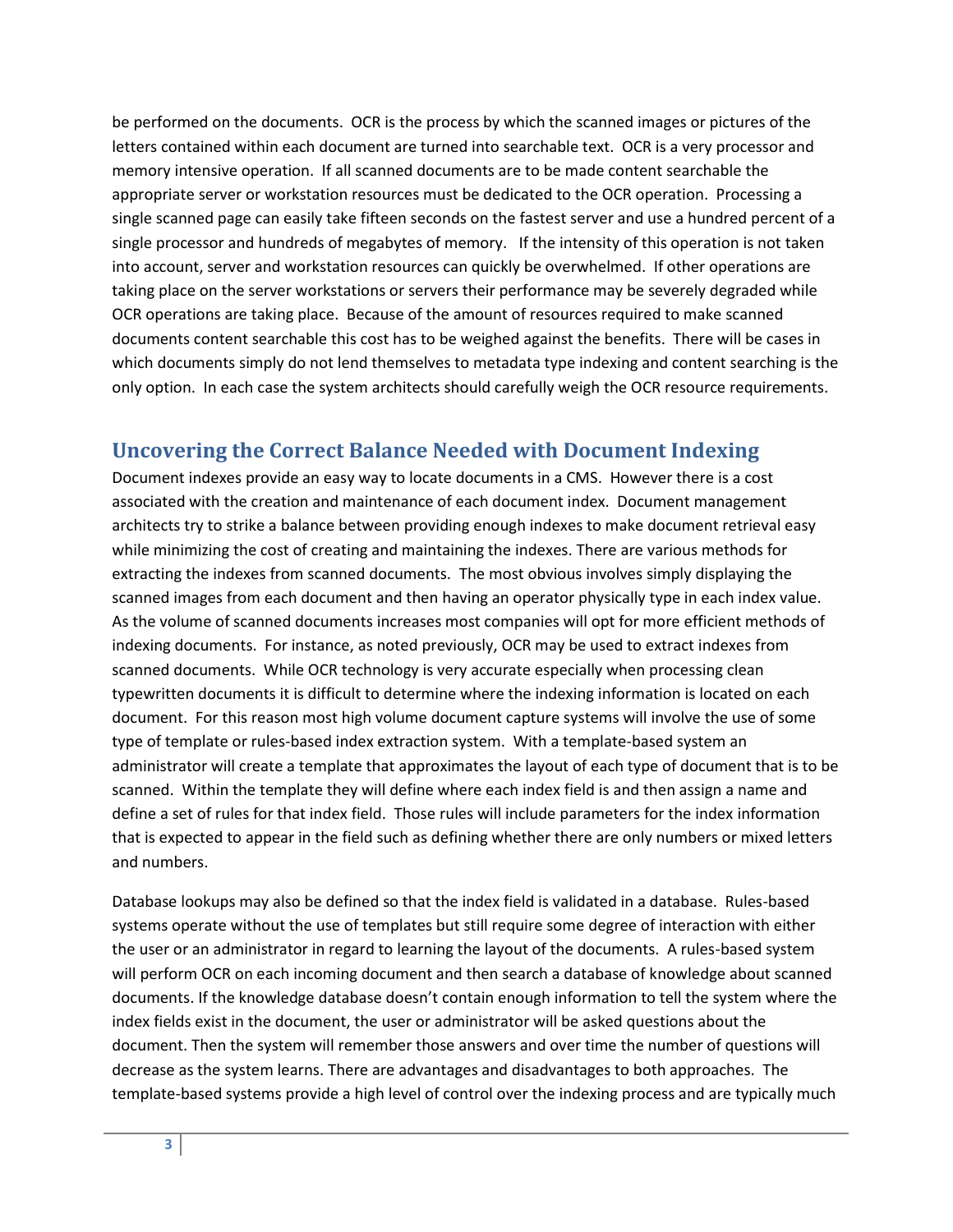less expensive than rule-based systems. But template-based systems require the creation of the document templates up front while rule-based systems may come complete with an existing knowledge base of common business documents such as invoices. In the end, both systems can dramatically reduce the amount of manual labor that needs to be spent to index documents and as a result reduce the cost.

There is an additional cost associated with the storage of metadata indexing information in content management systems and that is maintenance. As companies merge, shutdown, or are acquired by other companies the index information that has been previously stored for these documents may become obsolete. Users searching for invoices for Company A may need to instead search for Company B. Internal customer account numbers may change as number ranges run out. A proper document management strategy takes these changes into account and either re-indexes the existing documents or else creates new index fields so that the old and new values are not mixed together. Another strategy may involve linking the documents in the CMS to records in an ERP system so that the search capability within the CMS is not even used and documents are only located through the ERP system. The cost of a single audit may easily dwarf all efforts spent at properly planning and maintaining a document management indexing strategy!

Document indexing is a broad topic and one article does not really do it justice. However, the point is that by spending time looking under the document indexing covers you will start to understand how to weigh the benefits and costs of the various indexing tools. As a result, building and using a cost effective content management system will seem much less daunting.

*By Joe Hill, President and CTO, UFC, Inc.* 

*[www.ufcinc.com](http://www.ufcinc.com/)*